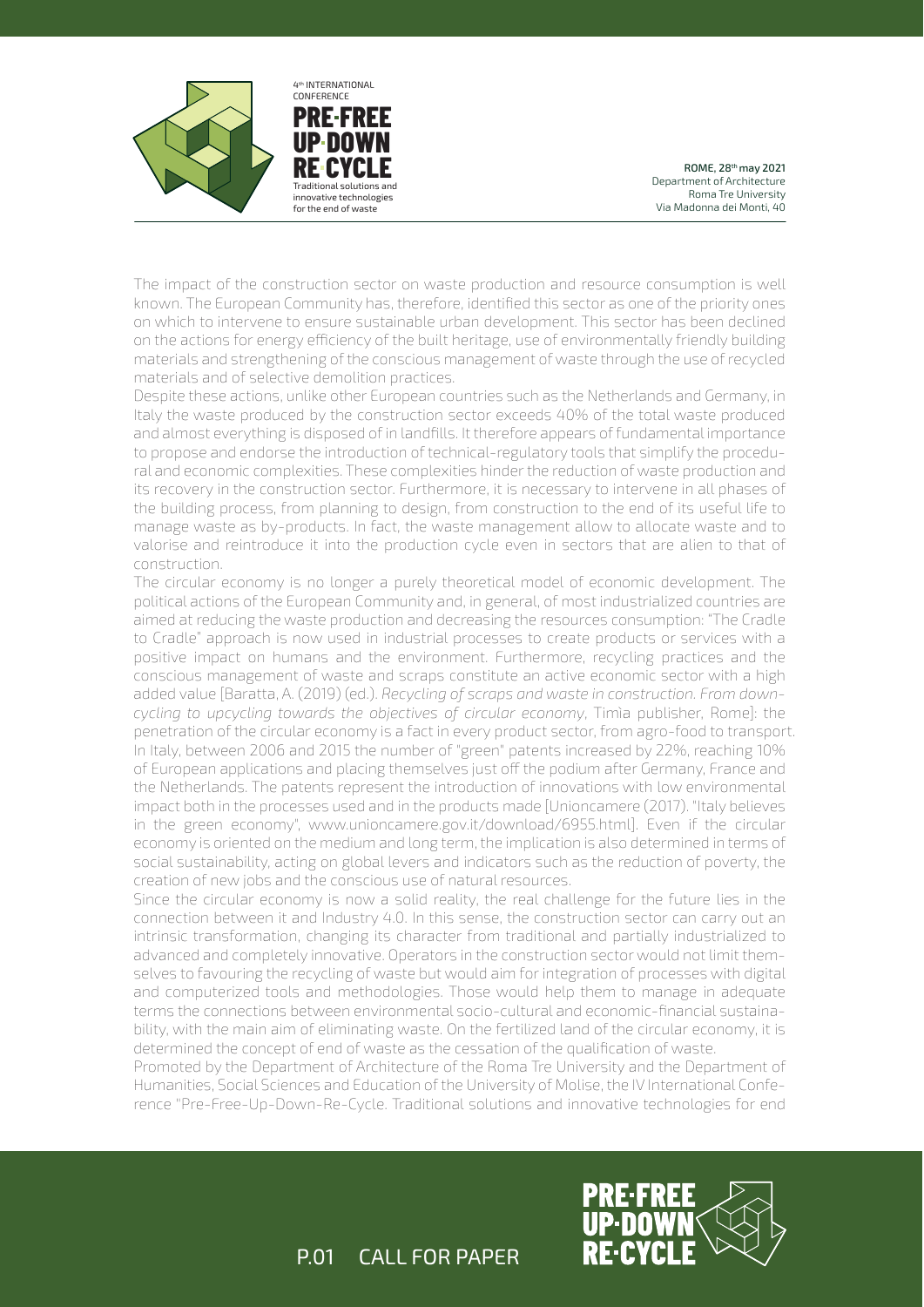



ROME, 28th may 2021 Department of Architecture Roma Tre University Via Madonna dei Monti, 40

of waste" intends to collect and share research and experimentation experiences aimed at introducing innovative solutions within the extended building process, including governance procedures in this field.

The conference is proposed as a moment of reflection and discussion on the issue of zeroing waste in the field of building production, but also within the industrial processes related to product design. The conference aim to collect the most solid and traditional experiences for compare them with the more prefigurative and innovative ones, both linked to the different declinations of valorisation of the waste with the aim of zeroing the production.

This call for paper is published to select contributions from different disciplinary sectors, and with the aim of returning a structured and complex framework on the conference topic capable of generating an interdisciplinary proposal with a high innovation content.

- The official languages of the International Conference are Italian, Spanish and English. According to the template attached to this call for paper, each contribution will be provided with a summary in English and an extended text written in one of the three official languages. OFFICIAL LANGUAGES
	- The authors are invited to send their contribution, in word format (\*.doc or \*.docx), strictly adhering to the attached template, at info@conferencerecycling.com in compliance with the deadlines indicated in the calendar reported below and, on the website, www.conferencerecycling.com.The paper will be subjected to a double blind peer review by experts. PAPER SUBMISSION
		- The selected papers will be published into an instant book, with ISBN, which will be distributed at the opening of the 4<sup>th</sup> International Conference. PUBBLICATION
		- Registration must be done by sending an email to info@conferencerecycling.com in the terms provided by the calendar. The registration form must be attached to the registration email, which can be downloaded from www. conferencerecycling.com, together with the confirmation of payment of the registration fee, according to the methods indicated below. The registration form must be filled in by the Corresponding Author only. REGISTRATION
	- The registration fee, which entitles you to participate in the 4<sup>th</sup> International Conference, to the publication of the paper, if selected, and to a copy of the Proceedings, is € 100 for the first author, to be added  $\epsilon$  60 for each other author. PhD students and under 40s pay a reduced fee of  $\epsilon$  60, also as first author. REGISTRATION FEES



P.02 CALL FOR PAPER